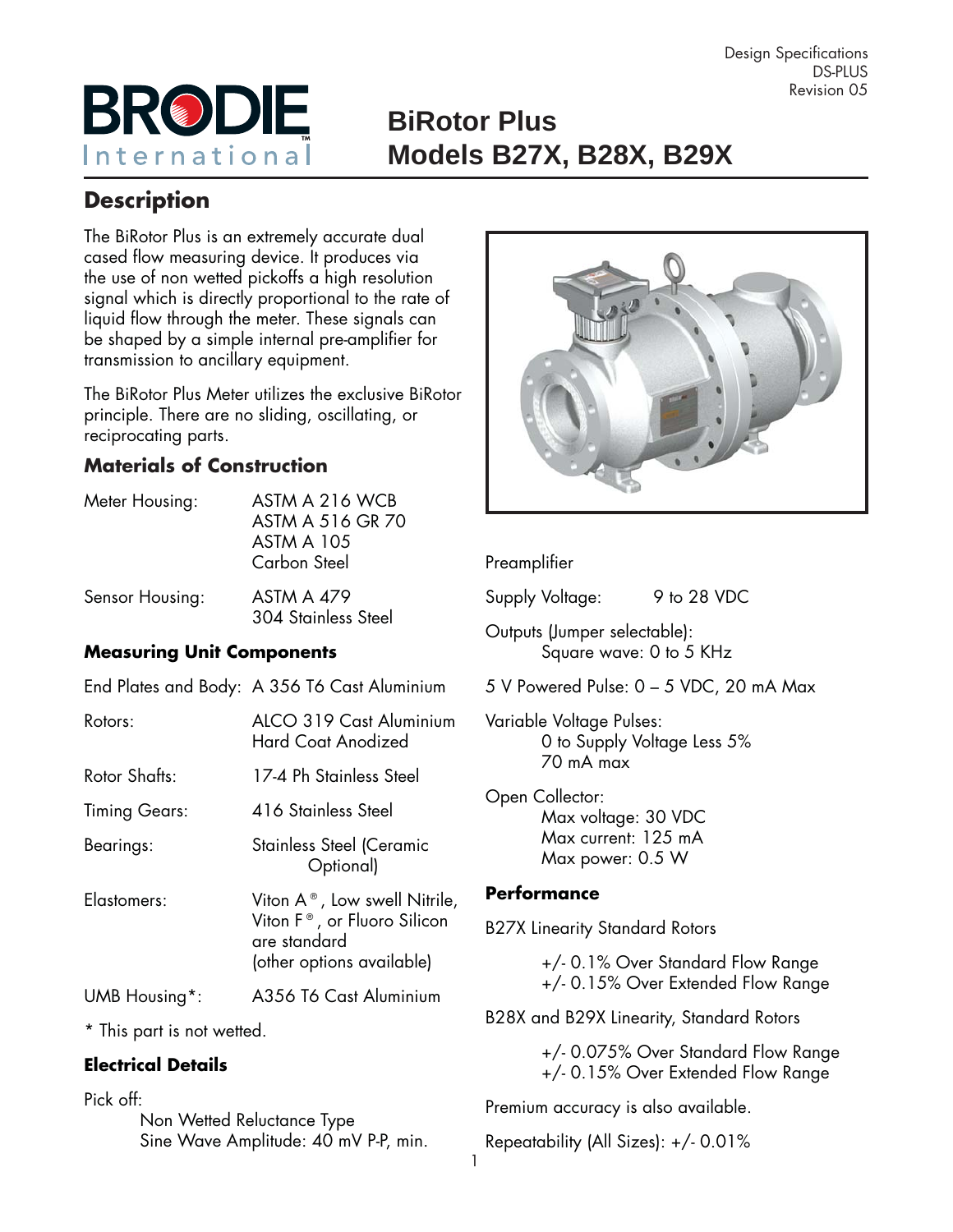Operating Temperatures Limits: Dependant on pick off type and O-Ring seals used, see Table 1.

| <b>Pick Off</b> |                      | <b>Minimum Operating Temp</b> |                 | <b>Maximum Operating Temp</b> |                 |  |  |
|-----------------|----------------------|-------------------------------|-----------------|-------------------------------|-----------------|--|--|
| <b>Type</b>     | <b>Seal Material</b> | <b>Degree F</b>               | <b>Degree C</b> | <b>Degree F</b>               | <b>Degree C</b> |  |  |
| Standard        | Viton A              | $-15$                         | $-25$           | 167                           | 75              |  |  |
| Standard        | Low Swell Nitrile    | $-20$                         | $-29$           | 167                           | 75              |  |  |
| Standard        | Viton F              | $-15$                         | $-25$           | 167                           | 75              |  |  |
| Standard        | Fluoro Silicon       | $-20$                         | $-29$           | 167                           | 75              |  |  |
| High Temp       | Viton A              | 14                            | $-10$           | 230                           | 110             |  |  |
| High Temp       | Low Swell Nitrile    | 14                            | $-10$           | 212                           | 100             |  |  |
| High Temp       | Viton F              | 14                            | $-10$           | 230                           | 110             |  |  |
| High Temp       | Fluoro Silicon       | 14                            | $-10$           | 230                           | 110             |  |  |

#### **Table 1: Operating Temperature Limits**

#### **BiRotor Plus Approvals Environmental**

#### **Environmental**

NEMA 4X Type 4X IP 65 OIML R117-1 Class H3

#### **Electromagnetic Emissions & Immunity**

CE European Union (EN 61326) OIML R117-1 Class E2 MID Class E2 FCC 47 CFR Part 15 ICES-003 Issue 4

#### **Hazardous Area Approvals**

Temp Ambient. -40 to  $60^{\circ}$ C, -40 to  $140^{\circ}$ F CSA (United States and Canada) Class 1, Division 1, Group C, and D Certifi cate: 2142875 221162 ATEX

CE 0359  $\langle \xi x \rangle$  II 2 G Ex d IIB T6...T4 Certificate: ITS 08 ATEX 15842X IEC Ex Ex d IIB  $T6 - T4$  Gb Certificate: IEC Ex ITS 08.0021X

#### **Weights and Measure**

NTEP

OIML R117-1 The Peoples Republic of China Netherlands Weight and Measures

Measurement Canada

PTB Germany

MID Certified as a component for use with in a measuring system as agreed within WELMEC GOST

#### **Pressure Equipment**

Under the EU Pressure Equipment Directive 97/23/EC

Rated as SEP for ANSI 150# and PN 16 versions

Rated as CAT 2 for 300# and PN40 versions, Canadian Registration: All Provinces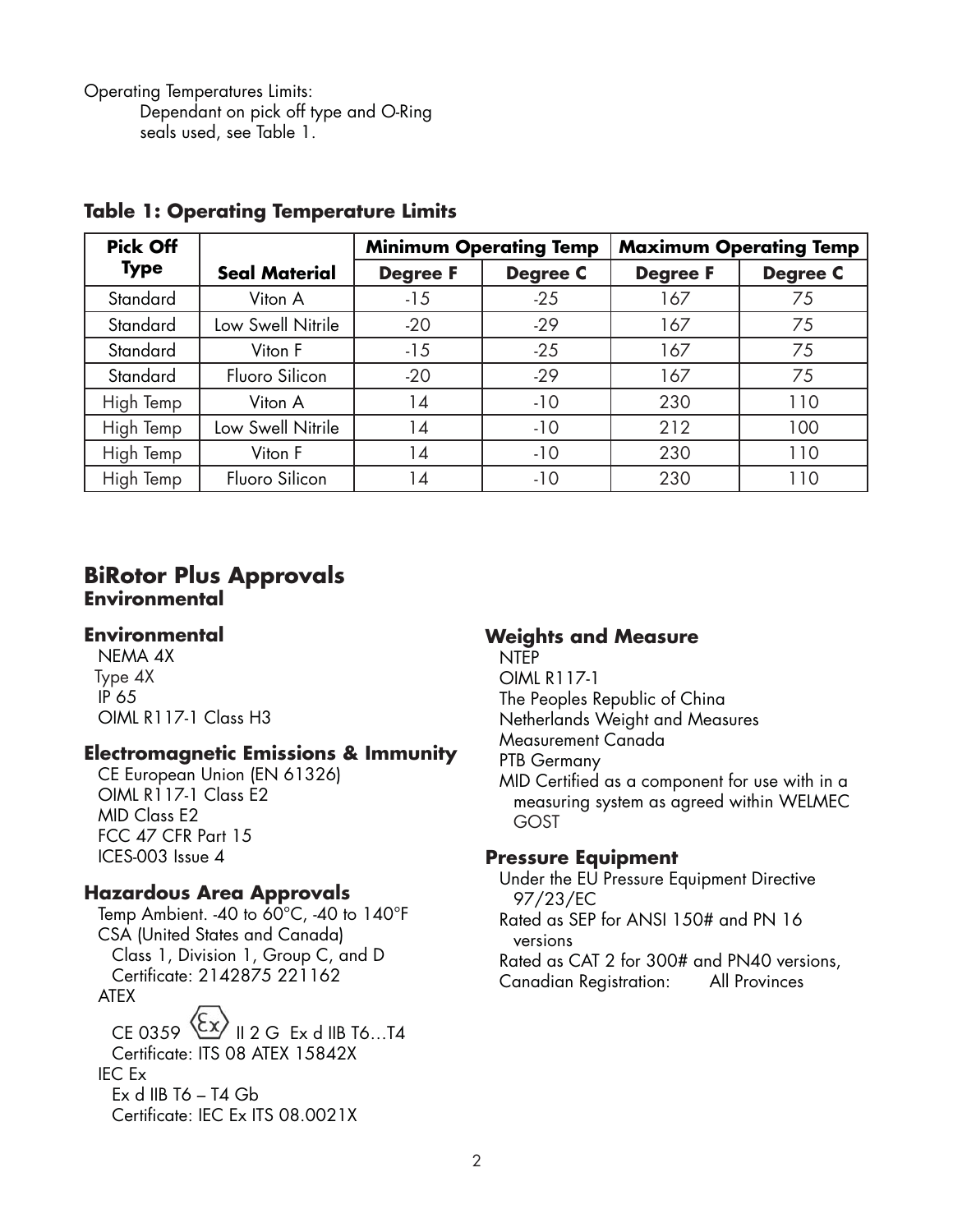| <b>Flange Ratings</b> | <b>PSI</b> | Bar  |
|-----------------------|------------|------|
| <b>ANSI 150#</b>      | 285        | 19.5 |
| <b>ANSI 300#</b>      | 740        | 51   |
| <b>DIN PN 16</b>      | 232        | 16   |
| <b>DIN PN 40</b>      | 580        |      |

#### **Table 2: Maximum Working Pressure at 100 deg F, 38 deg C**

To convert pressure drop value to the actual process fluid, use the following equation:

 $\Delta P_{A} = (cP_{A})^{0.25}$  X  $(SG_{A})^{0.75}$  X  $\Delta P_{m}$ 

 $\Delta P_A$  = Pressure Drop on Actual Fluid in PSI

 $cP_{A}$  = Viscosity of Actual Fluid in  $cP$ 

 $SG_A =$  Density of Actual Fluid in SG

 $\Delta P_m$  = Pressure Drop on Mineral Spirits (See Graphs 1 and 2 on Page 4 for Reference)

#### **Table 3: Flow Ranges**

| <b>Meter</b><br><b>Size</b> |            | Nominal    |        |        |                 |  |
|-----------------------------|------------|------------|--------|--------|-----------------|--|
|                             | <b>GPM</b> | <b>BPH</b> | M3/HR  | L/MIN  | <b>K-Factor</b> |  |
|                             | $550*$     | 786*       | $125*$ | 2082*  |                 |  |
|                             | 425        | 607        | 97     | 1609   |                 |  |
| <b>DN80</b>                 | 213        | 304        | 48     | 806    | 160 PUL/<br>GAL |  |
| and 3"                      | 83         | 119        | 19     | 314    | $+/-10%$        |  |
|                             | 43         | 61         | 10     | 163    |                 |  |
|                             | $30*$      | $43*$      | $7*$   | $114*$ |                 |  |
|                             | 1000*      | 1429*      | $227*$ | 3785*  |                 |  |
|                             | 700        | 1000       | 159    | 2650   |                 |  |
| <b>DN100</b>                | 350        | 500        | 79     | 1325   | 96 PUL/<br>GAL  |  |
| and 4"                      | 140        | 200        | 32     | 530    | $+/-10%$        |  |
|                             | 70         | 100        | 16     | 265    |                 |  |
|                             | $33*$      | $47*$      | $7*$   | $125*$ |                 |  |
|                             | 1200*      | $1714*$    | $273*$ | 4542*  |                 |  |
| <b>DN150</b><br>and 6"      | 1000       | 1429       | 227    | 3785   |                 |  |
|                             | 500        | 714        | 114    | 1893   | 96 PUL/<br>GAL  |  |
|                             | 250        | 357        | 57     | 946    | $+/-10%$        |  |
|                             | 100        | 143        | 23     | 379    |                 |  |
|                             | 40*        | $57*$      | 9*     | $151*$ |                 |  |

\* Rates are in Extended Flow Ranges

#### **Table 4: Shipping Weights and Volume**

| Model       | <b>Size</b>       | Unit | Weight |
|-------------|-------------------|------|--------|
|             | 3" ANSI 150#      | Lb   | 193    |
|             |                   | Кg   | 88     |
|             | <b>DN80 PN16</b>  | Lb   | 193    |
|             |                   | Kg   | 88     |
| <b>B27X</b> | 3" ANSI 300#      | Lb   | 200    |
|             |                   | Кg   | 91     |
|             | <b>DN80 PN 40</b> | Lb   | 200    |
|             |                   | Кg   | 91     |
|             | 4" ANSI 150#      | Lb   | 293    |
|             |                   | Кg   | 133    |
| <b>B28X</b> | <b>DN100 PN16</b> | Lb   | 193    |
|             |                   | Кg   | 133    |
|             | 4" ANSI 300#      | Lb   | 300    |
|             |                   | Кg   | 136    |
|             | <b>DN100 PN40</b> | Lb   | 300    |
|             |                   | Kg   | 136    |
|             | 6" ANSI 150#      | Lb   | 350    |
|             |                   | Кg   | 159    |
| <b>B29X</b> | DN150 PN 16       | Lb   | 350    |
|             |                   | Кg   | 159    |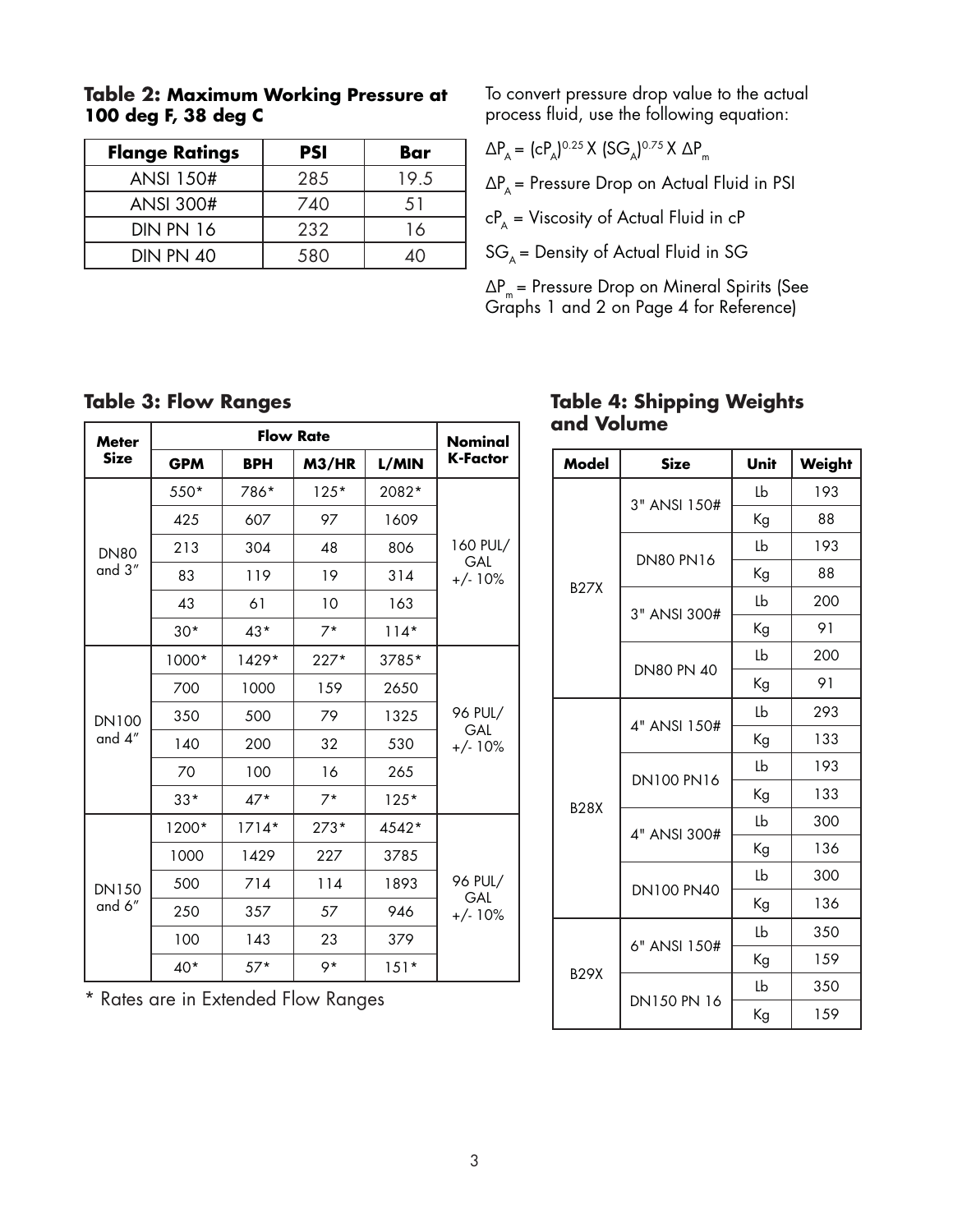

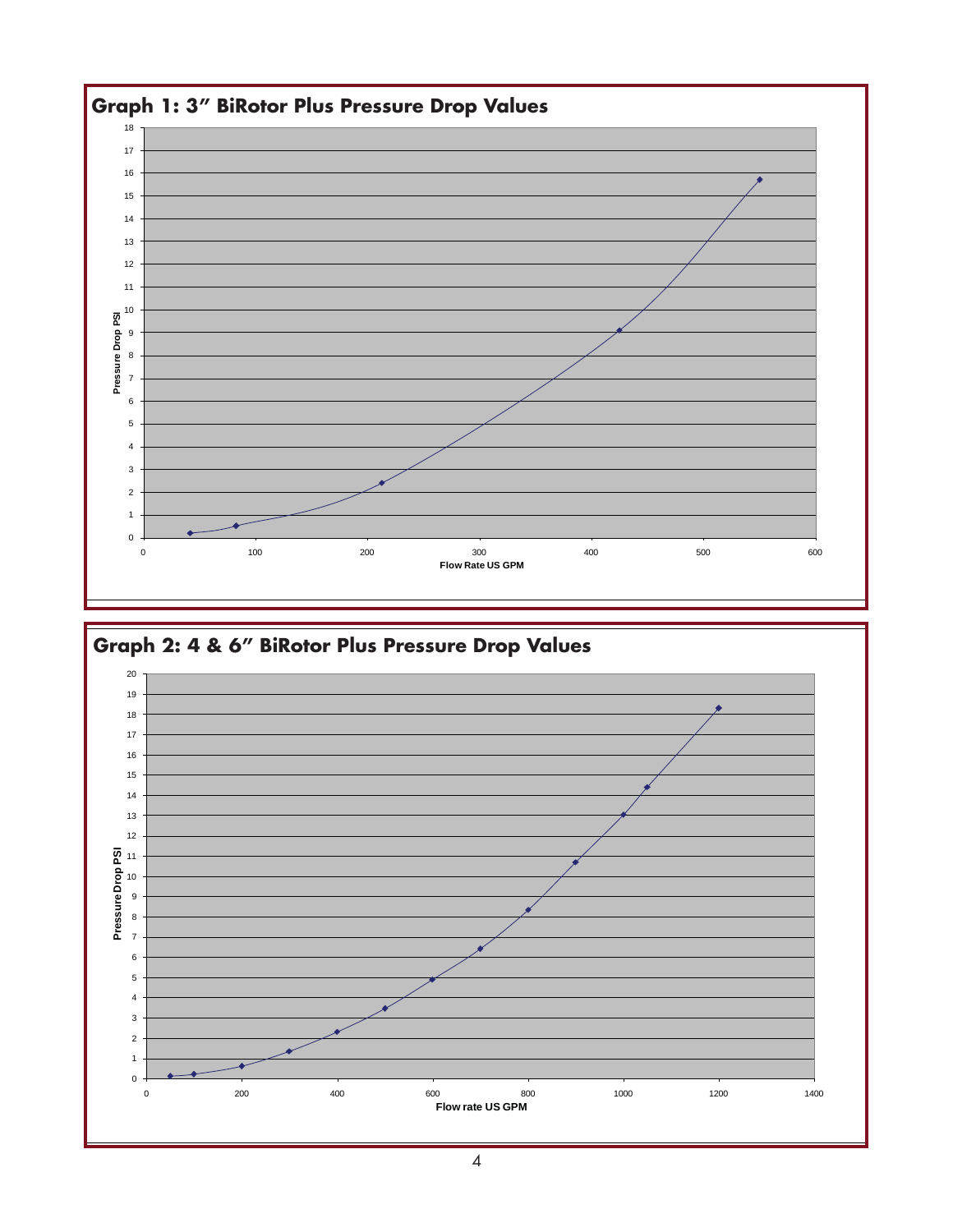## **Figure 1: BiRotor Plus Dimensions**



**Table 5: Approximate BiRotor Plus Dimensions [Tolerance +/- 1/8" (3mm)]**

| Model       | <b>Size</b>       | Unit          | A     | В     | $\mathbf c$ | D     | Е    | G    | н      | J     |
|-------------|-------------------|---------------|-------|-------|-------------|-------|------|------|--------|-------|
| <b>B27X</b> | 3" ANSI 150#      | inch          | 18    | 61/16 | 1413/16     | 111/2 | 53/4 | 13/8 | 43/16  | 95/8  |
|             |                   | mm            | 457   | 154   | 376         | 292   | 146  | 35   | 107    | 244   |
|             | <b>DN80 PN 16</b> | inch          | 18    | 61/16 | 1413/16     | 111/2 | 53/4 | 13/8 | 43/16  | 95/8  |
|             |                   | mm            | 457   | 154   | 376         | 292   | 146  | 35   | 107    | 244   |
|             | 3" ANSI 300#      | inch          | 19    | 61/16 | 1413/16     | 111/2 | 53/4 | 13/8 | 411/16 | 95/8  |
|             |                   | mm            | 483   | 154   | 376         | 292   | 146  | 35   | 119    | 244   |
|             | <b>DN80 PN 40</b> | inch          | 19    | 61/16 | 1413/16     | 111/2 | 53/4 | 13/8 | 411/16 | 95/8  |
|             |                   | mm            | 483   | 154   | 376         | 292   | 146  | 35   | 119    | 244   |
|             | 4" ANSI 150#      | inch          | 22    | 65/8  | 16          | 13    | 61/2 | 11/2 | 51/4   | 111/2 |
|             |                   | mm            | 559   | 168   | 406         | 330   | 165  | 38   | 133    | 292   |
| <b>B28X</b> | DN100 PN 16       | inch          | 22    | 65/8  | 16          | 13    | 61/2 | 11/2 | 51/4   | 111/2 |
|             |                   | <sub>mm</sub> | 559   | 168   | 406         | 330   | 165  | 38   | 133    | 292   |
|             | 4" ANSI 300#      | inch          | 231/8 | 6.5/8 | 16          | 13    | 61/2 | 11/2 | 515/16 | 111/2 |
|             |                   | mm            | 587   | 168   | 406         | 330   | 165  | 38   | 150    | 292   |
|             | DN100 PN 40       | inch          | 231/8 | 65/8  | 16          | 13    | 61/2 | 11/2 | 515/16 | 111/2 |
|             |                   | <sub>mm</sub> | 587   | 168   | 406         | 330   | 165  | 38   | 150    | 292   |
|             | 6" ANSI 150#      | inch          | 24    | 6.5/8 | 16          | 13    | 61/2 | 11/2 | 61/4   | 111/2 |
| <b>B29X</b> |                   | mm            | 610   | 168   | 406         | 330   | 165  | 38   | 159    | 292   |
|             | DN150 PN 16       | inch          | 24    | 65/8  | 16          | 13    | 61/2 | 11/2 | 61/4   | 111/2 |
|             |                   | mm            | 610   | 168   | 406         | 330   | 165  | 38   | 159    | 292   |